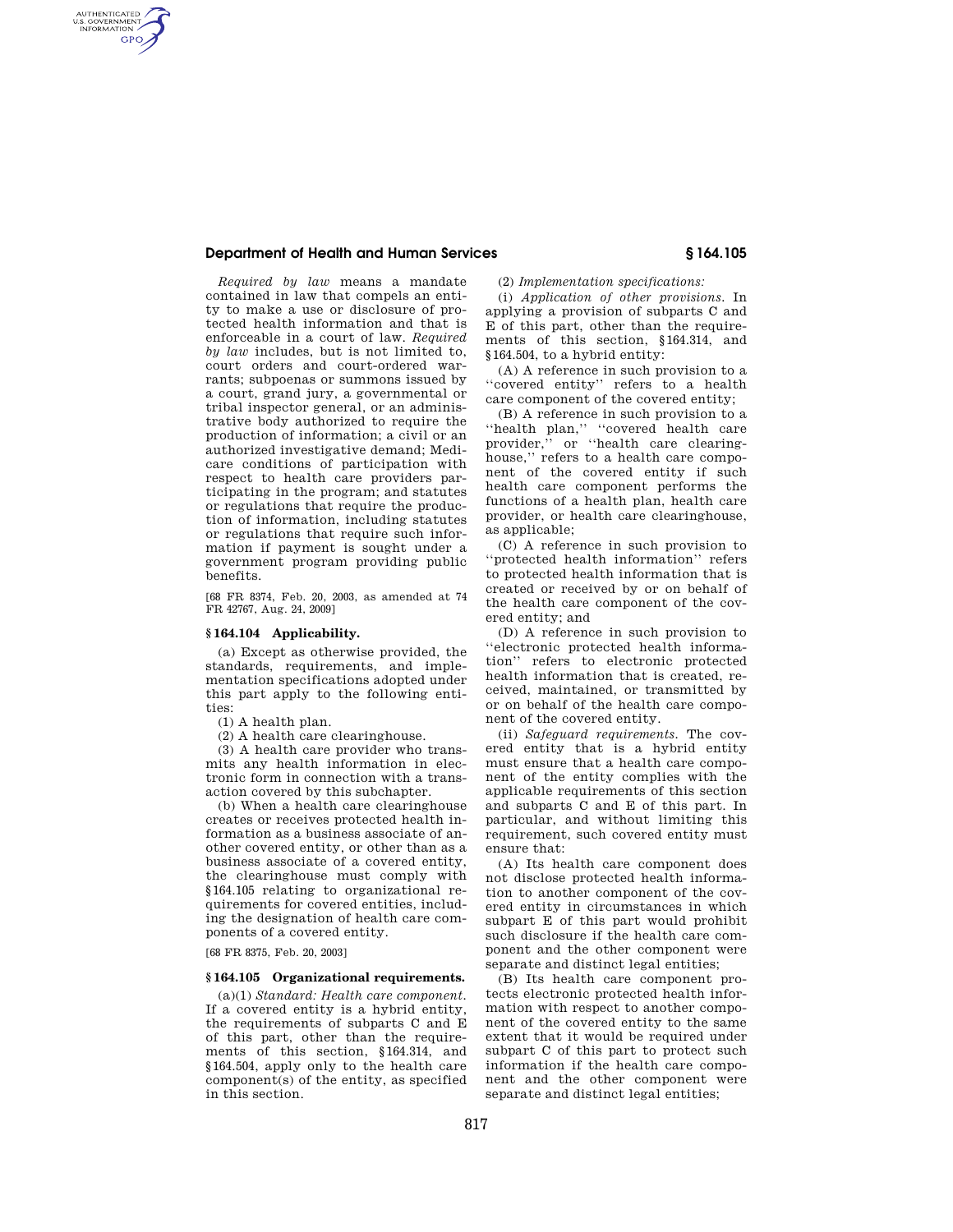(C) A component that is described by paragraph  $(a)(2)(iii)(C)(2)$  of this section does not use or disclose protected health information that it creates or receives from or on behalf of the health care component in a way prohibited by subpart E of this part;

(D) A component that is described by paragraph  $(a)(2)(iii)(C)(2)$  of this section that creates, receives, maintains, or transmits electronic protected health information on behalf of the health care component is in compliance with subpart C of this part; and

(E) If a person performs duties for both the health care component in the capacity of a member of the workforce of such component and for another component of the entity in the same capacity with respect to that component, such workforce member must not use or disclose protected health information created or received in the course of or incident to the member's work for the health care component in a way prohibited by subpart E of this part.

(iii) *Responsibilities of the covered entity*. A covered entity that is a hybrid entity has the following responsibilities:

(A) For purposes of subpart C of part 160 of this subchapter, pertaining to compliance and enforcement, the covered entity has the responsibility of complying with subpart E of this part.

(B) The covered entity is responsible for complying with §164.316(a) and §164.530(i), pertaining to the implementation of policies and procedures to ensure compliance with applicable requirements of this section and subparts C and E of this part, including the safeguard requirements in paragraph  $(a)(2)(ii)$  of this section.

(C) The covered entity is responsible for designating the components that are part of one or more health care components of the covered entity and documenting the designation in accordance with paragraph (c) of this section, provided that, if the covered entity designates a health care component or components, it must include any component that would meet the definition of covered entity if it were a separate legal entity. Health care component(s) also may include a component only to the extent that it performs:

# **§ 164.105 45 CFR Subtitle A (10–1–10 Edition)**

(*1*) Covered functions; or

(*2*) Activities that would make such component a business associate of a component that performs covered functions if the two components were separate legal entities.

(b)(1) *Standard: Affiliated covered entities.* Legally separate covered entities that are affiliated may designate themselves as a single covered entity for purposes of subparts C and E of this part.

(1) *Implementation specifications:* 

(i) *Requirements for designation of an affiliated covered entity.* (A) Legally separate covered entities may designate themselves (including any health care component of such covered entity) as a single affiliated covered entity, for purposes of subparts C and E of this part, if all of the covered entities designated are under common ownership or control.

(B) The designation of an affiliated covered entity must be documented and the documentation maintained as required by paragraph (c) of this section.

(ii) *Safeguard requirements*. An affiliated covered entity must ensure that:

(A) The affiliated covered entity's creation, receipt, maintenance, or transmission of electronic protected health information complies with the applicable requirements of subpart C of this part;

(B) The affiliated covered entity's use and disclosure of protected health information comply with the applicable requirements of subpart E of this part; and

(C) If the affiliated covered entity combines the functions of a health plan, health care provider, or health care clearinghouse, the affiliated covered entity complies with ered entity complies  $$164.308(a)(4)(ii)(A)$  and  $$164.504(g)$ , as applicable.

(c)(1) *Standard: Documentation.* A covered entity must maintain a written or electronic record of a designation as required by paragraphs (a) or (b) of this section.

(2) *Implementation specification: Retention period*. A covered entity must retain the documentation as required by paragraph (c)(1) of this section for 6 years from the date of its creation or